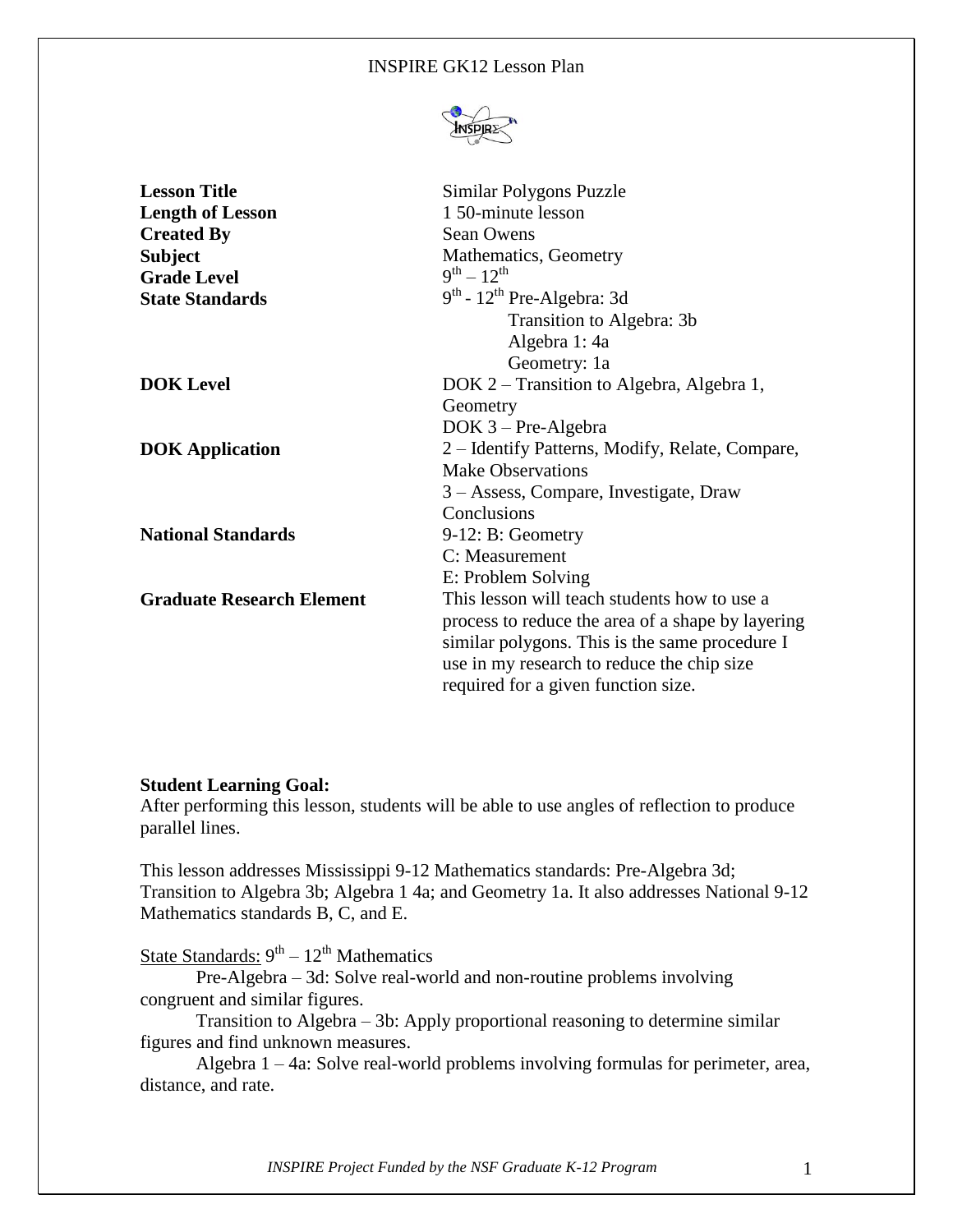

Geometry – 1a: Apply problem-solving skills to solve and verify the solutions for in known measures in similar polygons.

# National Standards: 9<sup>th</sup> – 12<sup>th</sup> Mathematics

B (Geometry):

- Apply transformations and use symmetry to analyze mathematical situations
- Use visualization, spatial reasoning, and geometric modeling to solve problems C (Measurement):
- Apply appropriate techniques, tools, and formulas to determine measurements E (Problem Solving):
	- Monitor and reflect on the process of mathematical problem solving

# **Materials Needed (supplies, hand-outs, resources):**

- Puzzle (1 per team; see Teacher's notes)
- Handout (see INSPIRE owens 10\_15\_12\_similar\_polygons\_worksheet.doc)

## **Lesson Performance Task/Assessment:**

Students will develop a process for completing the similar polygons puzzle. Students will follow given rules (see guided practice section) to minimize the area of the puzzle.

## **Lesson Relevance to Performance Task and Students:**

Students will work in teams to develop a process for completing the puzzle. Completing the puzzle will demonstrate the students' understanding of similar polygons. Furthermore, working to minimize the area of the puzzle with show the students' ability to generate a process for minimization.

## **Anticipatory Set/Capture Interest:**

As an anticipatory set for this lesson, the instructor can show the students the original puzzle and ask if it is possible to reduce its size to a single square by flipping along the edges.

# **Guided Practice:**

The guided practice section of this lesson will be instructing the students of how to attempt the puzzle and the rules that must be followed when doing so. The rules for solving the puzzle are:

- 1. A piece can only be moved to a piece that shares a side with it.
- 2. A piece can only be moved if its top layer is complete (A square with a triangle on it cannot be moved, but a square with two triangles on it can.)

# **Independent Practice:**

During the independent portion of the lesson, teams of students (2-4) will work together to create the smallest area possible by solving the puzzle (The puzzle given in the teachers' notes can be solved to a single square following the solution below it.) Students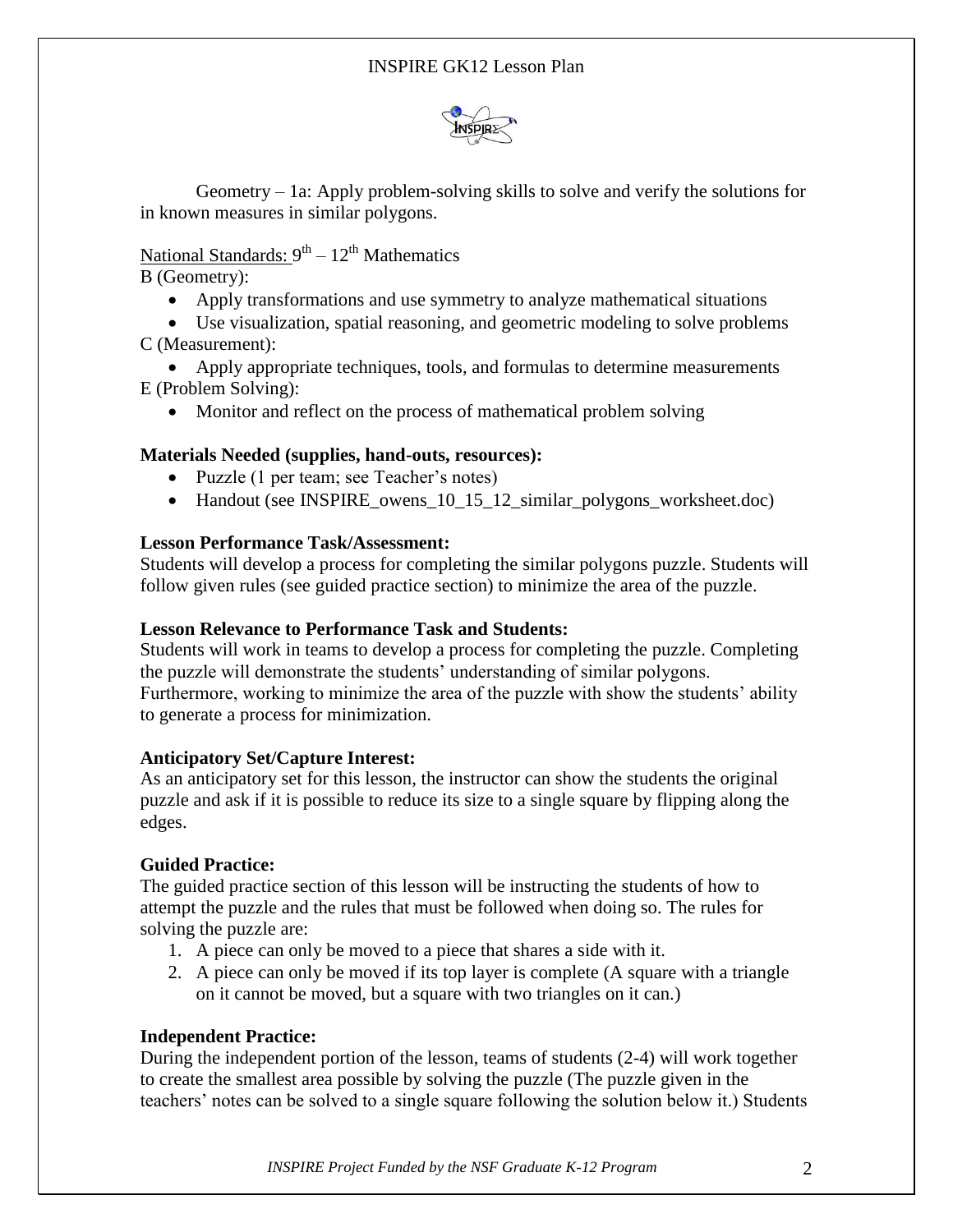

will fill out the provided handout (see

INSPIRE\_owens\_10\_15\_12\_similar\_polygons\_worksheet.doc). During the independent practice section, the instructor can move from team to team and provide further instruction as necessary. The instructor can bring the class back together for the closure section with  $10 - 15$  minutes remaining in the period.

## **Remediation and/or Enrichment:**

Remediation: Individual IEP. Enrichment: Have the students find a second/third path for completing the puzzle.

### **Check(s) for Understanding:**

What is a similar polygon? What are rules for completing the puzzle? What is the ratio of the original puzzle to your completed puzzle?

### **Closure:**

For the closure portion of this lesson, the instructor will poll the teams to see which team was able to produce the smallest area. The instructor can then discuss how the process used to solve the puzzle is critical in engineering today including microchip design processes.

### **Possible Alternate Subject Integrations:**

### **Teacher Notes:**

• A puzzle design is shown below:



A possible solution for the above puzzle: